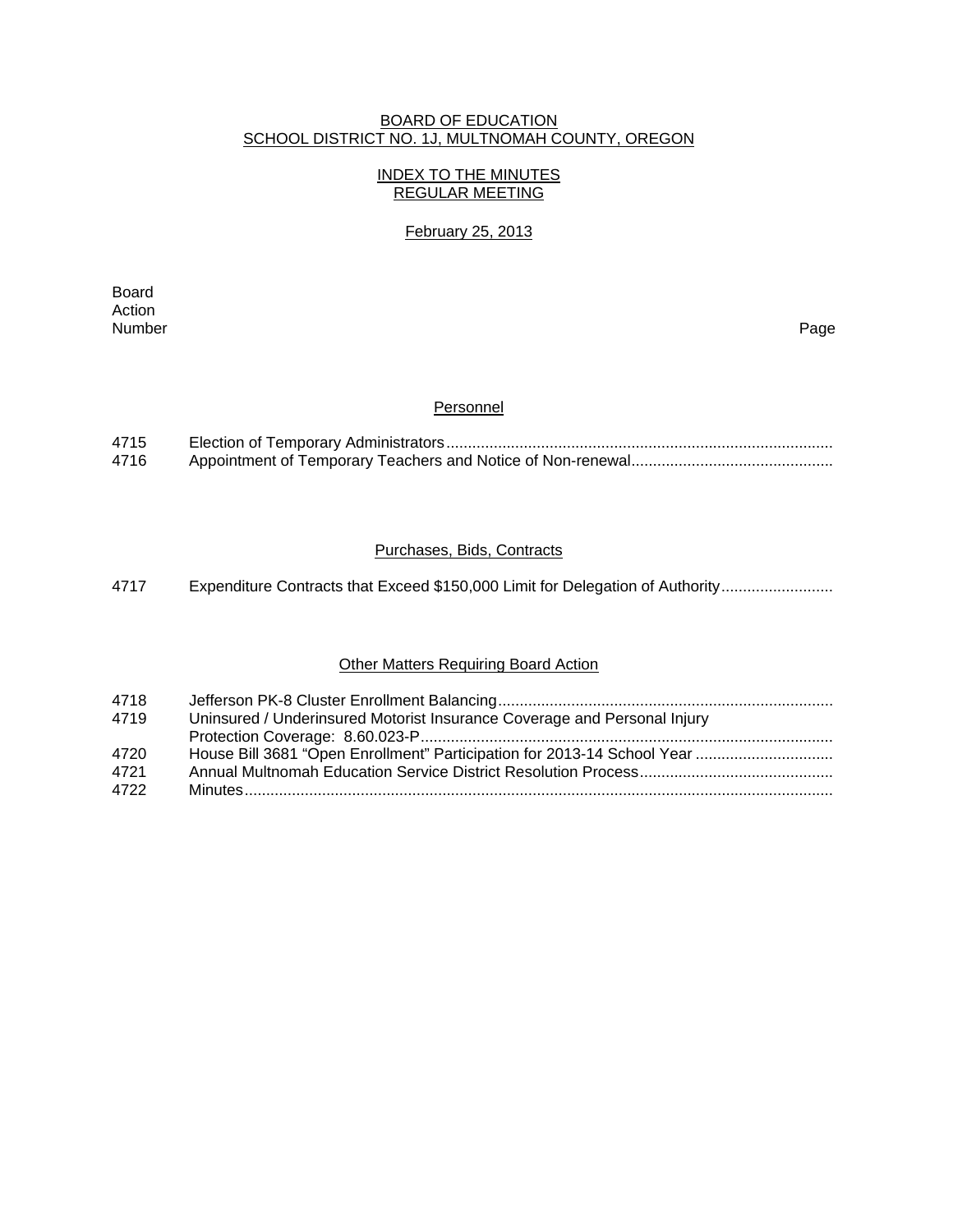#### OFFICE OF THE BOARD OF EDUCATION SCHOOL DISTRICT NO. 1J, MULTNOMAH COUNTY, OREGON BLANCHARD EDUCATION SERVICE CENTER PORTLAND, OREGON

A Study Session of the Board of Education came to order at 6:01pm at the call of Co-Chair Greg Belisle in the Board Auditorium of the Blanchard Education Service Center, 501 N. Dixon St, Portland, Oregon.

There were present: Pam Knowles

Ruth Adkins Bobbie Regan Trudy Sargent - *absent* Martin Gonzalez, Co-Chair Matt Morton - Greg Belisle, Co-Chair

Alexia Garcia, Student Representative

**Staff** 

 Carole Smith, Superintendent Caren Huson-Quiniones, Board Senior Specialist

#### **SUPERINTENDENT'S REPORT**

Superintendent Smith provided reports on: the International Youth Leadership Conference, the Fit to Learn Program which was created by two Benson teachers, Teacher for a Day, her attendance at the East Portland Rotary Meeting at Vernon, and Lolenzo Poe being recognized by the Black Parent Initiative and receiving the Dream Keeper Award.

#### **STUDENT COMMENT**

Joseph Justice,  $7<sup>th</sup>$  grader at Ockley Green, provided his vision of an ideal school: great staff, great classrooms, a computer lab, band, art, PE, drama, woodshop, and getting middle graders ready for High School. Transportation services should not be cut.

Olivia Dean reported that ACCESS has been the best school for her; she has friends there and is always challenged.

Emily Volpert, editor of the Grant High School magazine, and David Austin, formerly of the Oregonian, suggested a credit course that teaches students real world journalism. Alex Gerald, Grant magazine staff, stated that he was afraid that they will not be able to continue the program due to funds. It takes a lot of people contributing to make this happen, and they need the district's support. The Board needs to find a way to audit the CTE classes in the district. They would like to partner with the district and explore receiving CTE funding.

Catcher Kemmerer, 1<sup>st</sup> grader at ACCESS, says he loves it. He loves ACCESS because he is always learning new stuff and his teachers give him extra challenges. He asked the Board to please find a big space for ACCESS to grow.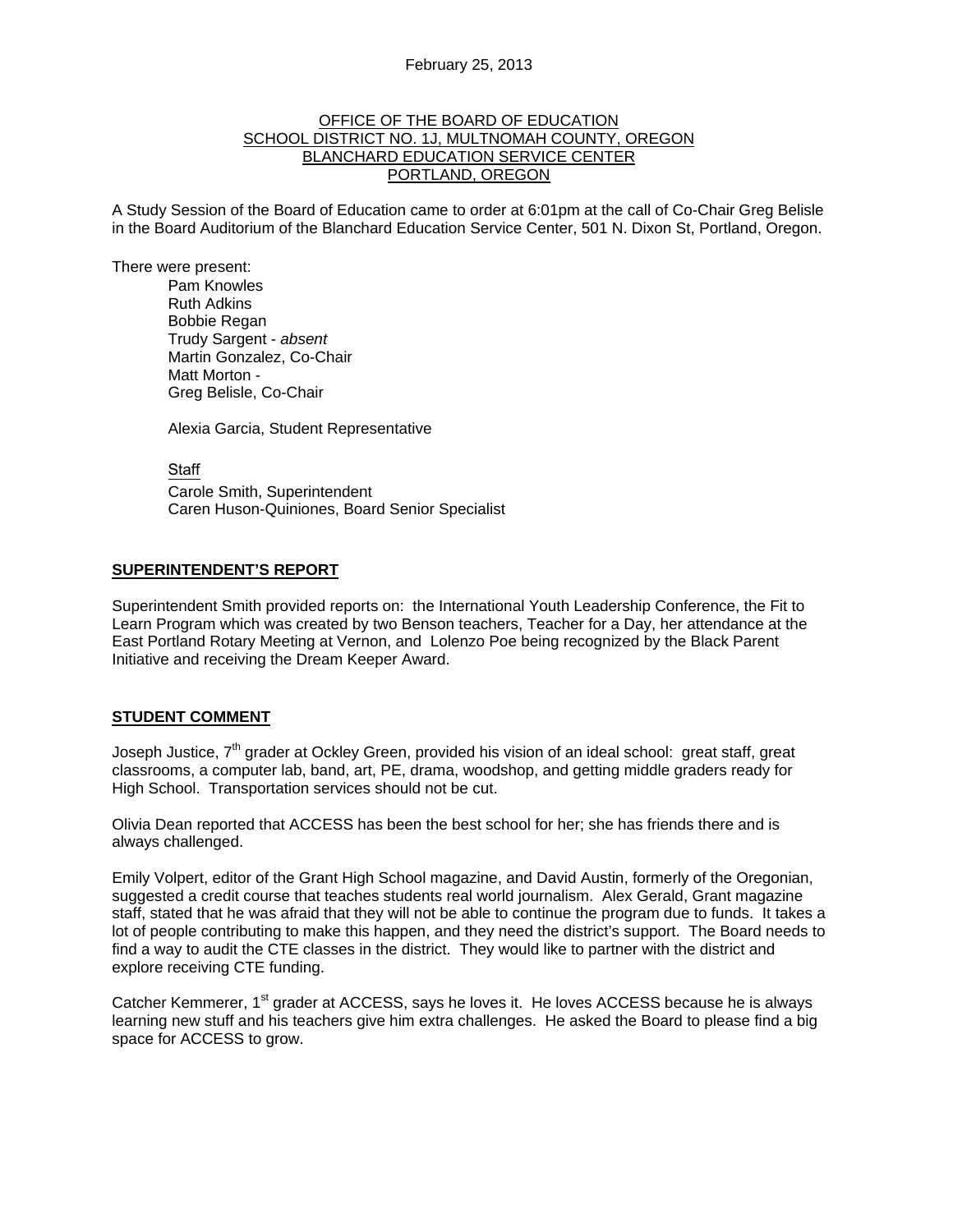### **STUDENT REPRESENTATIVE'S REPORT**

Student Representative Garcia read her report aloud. The report focused on: the Opt Out Campaign, standardized testing, meeting with the Portland Business Alliance, and connecting with other Student Unions.

#### **PUBLIC COMMENT**

Ben Jacklet stated his concern on the transportation system that PPS provides for special education students. His son is autistic and he has heard that it takes months to sign-up for special education transportation. The customer service he has received from the Transportation Department had been atrocious. The District policy on transportation needs to be re-examined.

Betsy Salter thanked the Student Union for their boycott of testing this year. Across the country, school districts are speaking out on unfunded mandates which are further deteriorating the quality of public education. She hopes that Oregon will place something similar to California's moratorium on state testing until 2014-15.

#### **JEFFERSON ENROLLMENT BALANCING**

Superintendent Smith stated that the goal was to make sure students had access to robust programming. The disruption of the Jefferson cluster was constantly repeated by the community as the problem in the schools, and we need to do something that promotes stability. Individual school communities want the ability to rebuild their schools. The request was for us to take a step back and review district-wide policies. She was presenting the Board with a revised resolution.

Kristen Sheeran, Margret Oethinger, Mr. Dexter, Cathy Kemmerer, and Nicole Dean thanked the Board for including ACCESS in their discussion.

Director Regan commented that Board members had worked in collaboration with the Superintendent in writing the final resolution. Co-Chair Gonzalez stated that parents have a right to advocate for the best education for their child and requested that ACCESS parents remember that sometimes it takes a while to find a facility for a program. There were subjects missing in regards to the resolution because it could not capture everything the Board heard. Particularly it was about having strong academic programs in schools and also having the staff that has a proven track record in improving the work of the students. Staff will follow-up on those items.

Director Morton added that, in general, the proposed resolution represents new values that the Board now has the opportunity to demonstrate. The Board will hold the Superintendent and staff accountable to the resolution. Director Knowles commented that this was just the beginning and that she looks forward to the work we will be doing on the transfer policy and boundaries.

#### **OPEN ENROLLMENT PARTICIPATION 2013-2014**

Judy Brennan, Director of Enrollment and Transfer, reported that it was an annual responsibility for every school district in Oregon to adopt an Open Enrollment Participation resolution. Open enrollment allows you to accept students from other districts. Last year, PPS opted out and staff was recommending that the District opt out once again for 2013-2014.

Director Regan asked for a serious analysis the following year as she would like to know who was opting out to leave PPS. Is it because we are not serving them well? Also, how many Marshall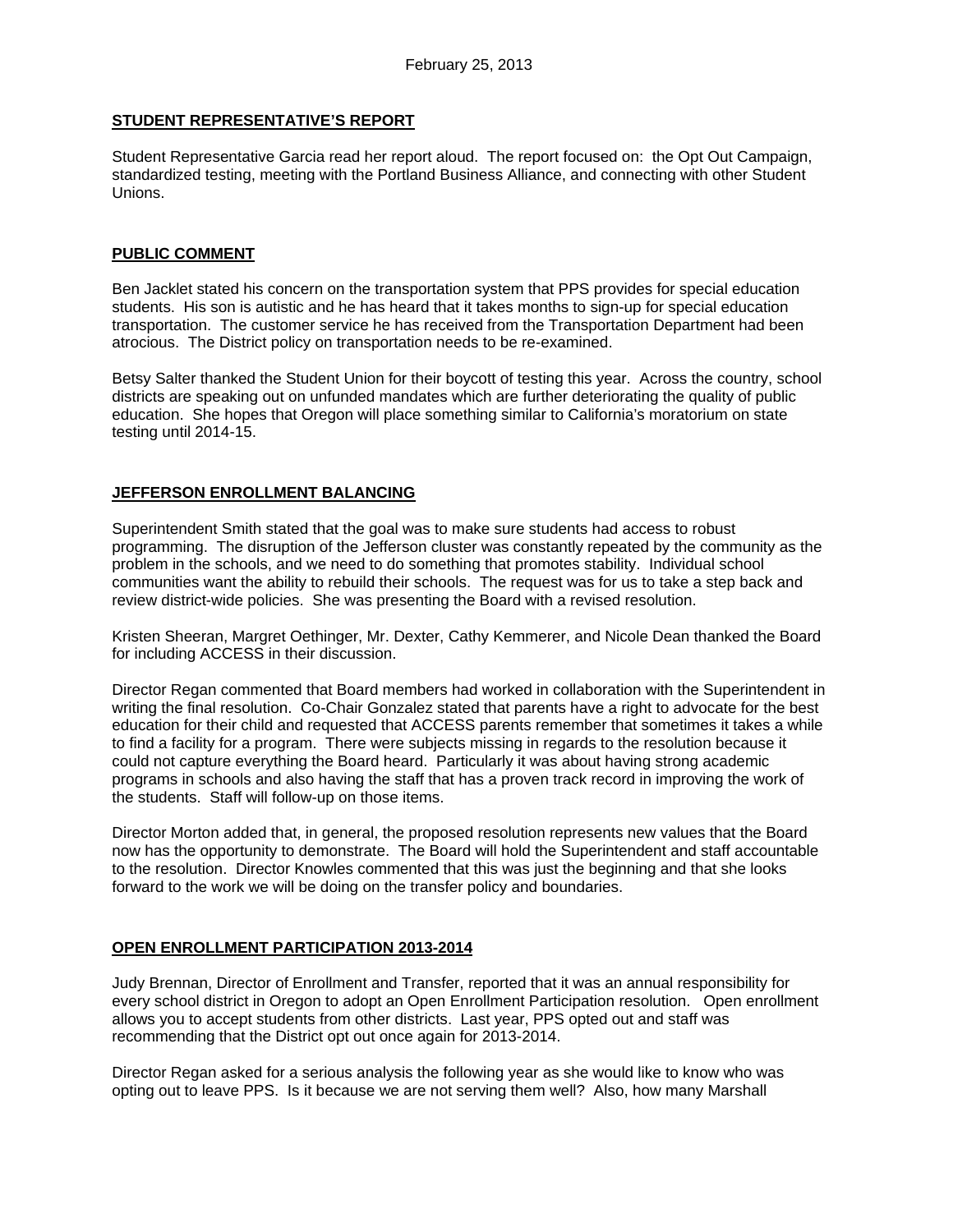students opted out when that High School was closed? She questioned the long-term projections and implications. She would also like an analysis of the impact of the law at the state level.

# **CAPITAL BOND OVERVIEW: ENGAGEMENT**

CJ Sylvester, Chief Operations Officer, provided a PowerPoint presentation. A staff person will be hired to take care of long-term communications on the capital bond work. Jim Owens, Executive Director of the Office of School Modernization, provided an overview of the stakeholders in the capital bond process.

Director Regan asked what the plans were for the seismic/ADA work. Ms. Sylvester responded that it was a communication activity rather than public engagement. It was important that the public know the work that is going on and the contracting activities which will occur on the school campuses this summer. There are advocates in the community on the universal design and ADA advocates. Director Knowles commented that she would encourage a lot more work on information provided to the general public, and asked how students were involved in the process. She would like a report back at the end of the summer on how successful the student involvement program was. Co-Chair Gonzalez stated that this was a historic opportunity to build a new culture in how we engage the communities/city with the school buildings. We do not provide an opportunity for volunteers and there are people willing to help.

# **LEGISLATIVE UPDATE**

David Williams, Government Relations Director, reported that he was cautiously optimistic about the way the legislature is headed in terms of the state budget. The Ways and Means Committee will present their report on March  $4<sup>th</sup>$ . PPS had submitted a bill on charter schools.

## **ADJOURN**

Co-Chair Belisle adjourned the meeting at 8:52pm.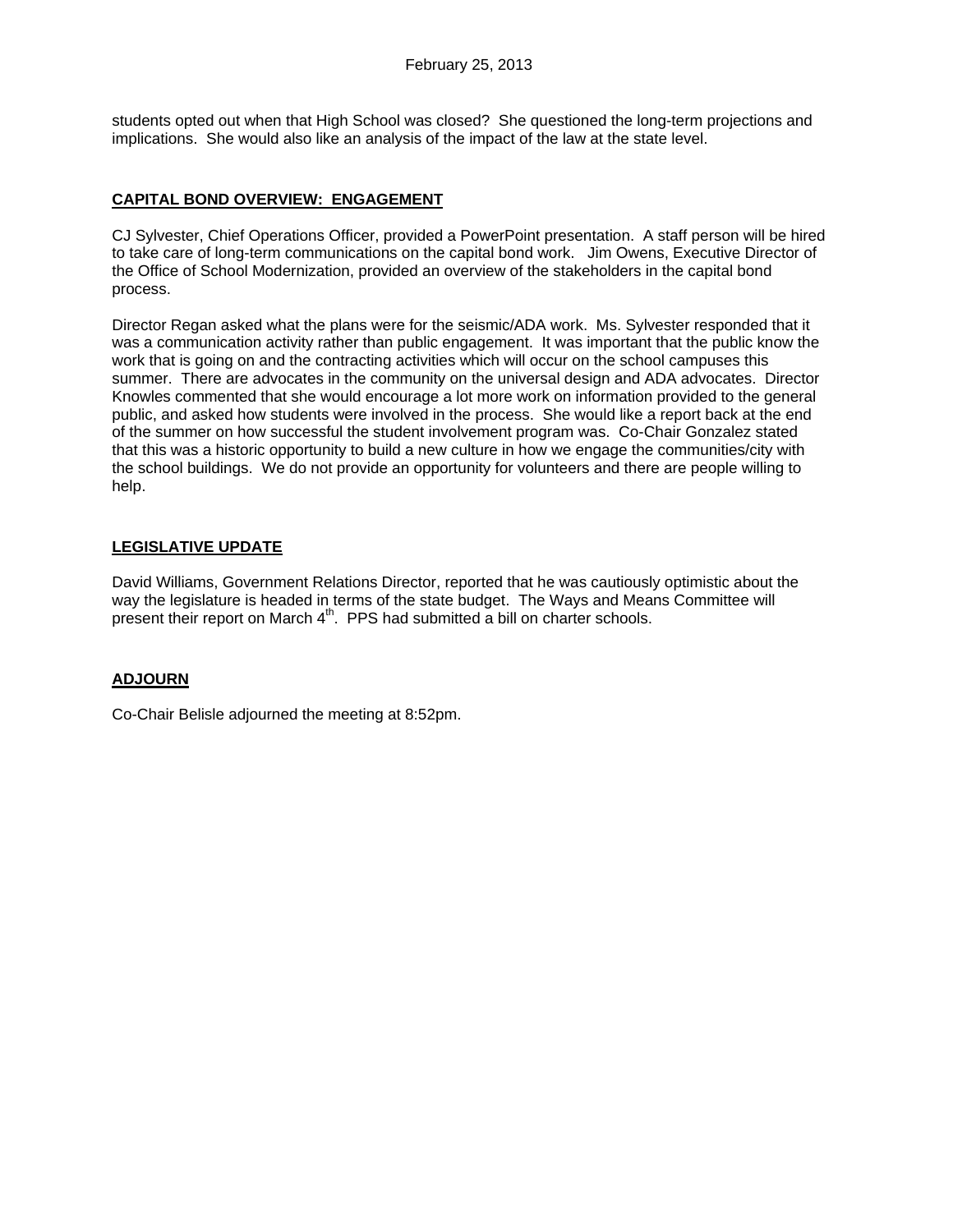# **Personnel**

The Superintendent RECOMMENDED adoption of the following items:

### Numbers 4715 and 4716

Director Adkins moved and Director Morton seconded the motion to adopt the above numbered items. The motion was put to a voice vote and passed unanimously (vote: 6-yes, 0-no; with Director Sargent absent and Student Representative Garcia voting yes, unofficial).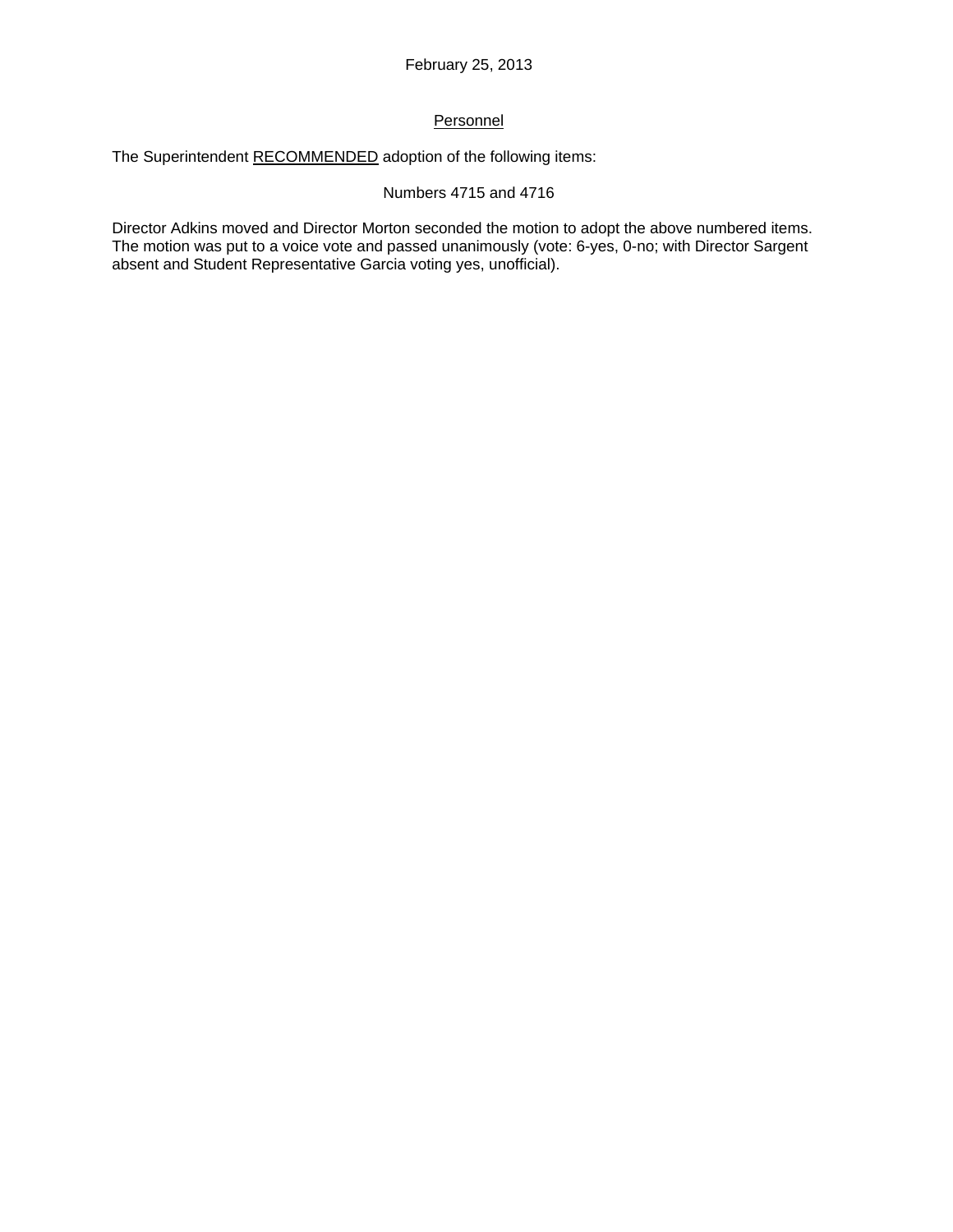### Election of Temporary Administrators

## **RECITAL**

The following persons have served or will serve in administrative positions with the District, and the Superintendent recommends them to the Board of Education ("Board") for election as Temporary Administrators.

## **RESOLUTION**

The Board accepts the Superintendent's recommendation and by this resolution hereby elects as Temporary Administrators for the school year 2012-13 the following persons, according to the employment terms and conditions set out in the standard District contract, with all to be placed on the applicable Salary Guide that now exists or is hereafter amended:

| <b>First</b> | Last           | חו     |  |
|--------------|----------------|--------|--|
| David        | Lizaola        | 019564 |  |
| Katherine    | <b>Polizos</b> | 007833 |  |

*S. Murray* 

## **RESOLUTION No. 4716**

## Appointment of Temporary Teachers and Notice of Non-renewal

## **RESOLUTION**

The Board of Education accepts the recommendation to designate the following persons as temporary teachers for the term listed below. These temporary contracts will not be renewed beyond their respective termination dates because the assignments are temporary and District does not require the teachers' services beyond completion of their respective temporary assignments.

| <b>First</b> | Last            | ID     | Eff. Date  | <b>Term Date</b> |
|--------------|-----------------|--------|------------|------------------|
| Karen        | Bover           | 005279 | 1/3/2013   | 6/19/2013        |
| Kamron       | <b>Burchett</b> | 021550 | 1/28/2013  | 6/19/2013        |
| Mishaun      | Christian       | 020681 | 1/9/2013   | 6/19/2013        |
| Michael      | Fish            | 021444 | 1/23/2013  | 4/1/2013         |
| Rachel       | <b>Kyriss</b>   | 014966 | 1/14/2013  | 4/13/2013        |
| Gina         | Portillo        | 021350 | 10/17/2012 | 6/19/2013        |
| Susan        | Russell         | 017432 | 9/5/2012   | 2/1/2013         |

*S. Murray*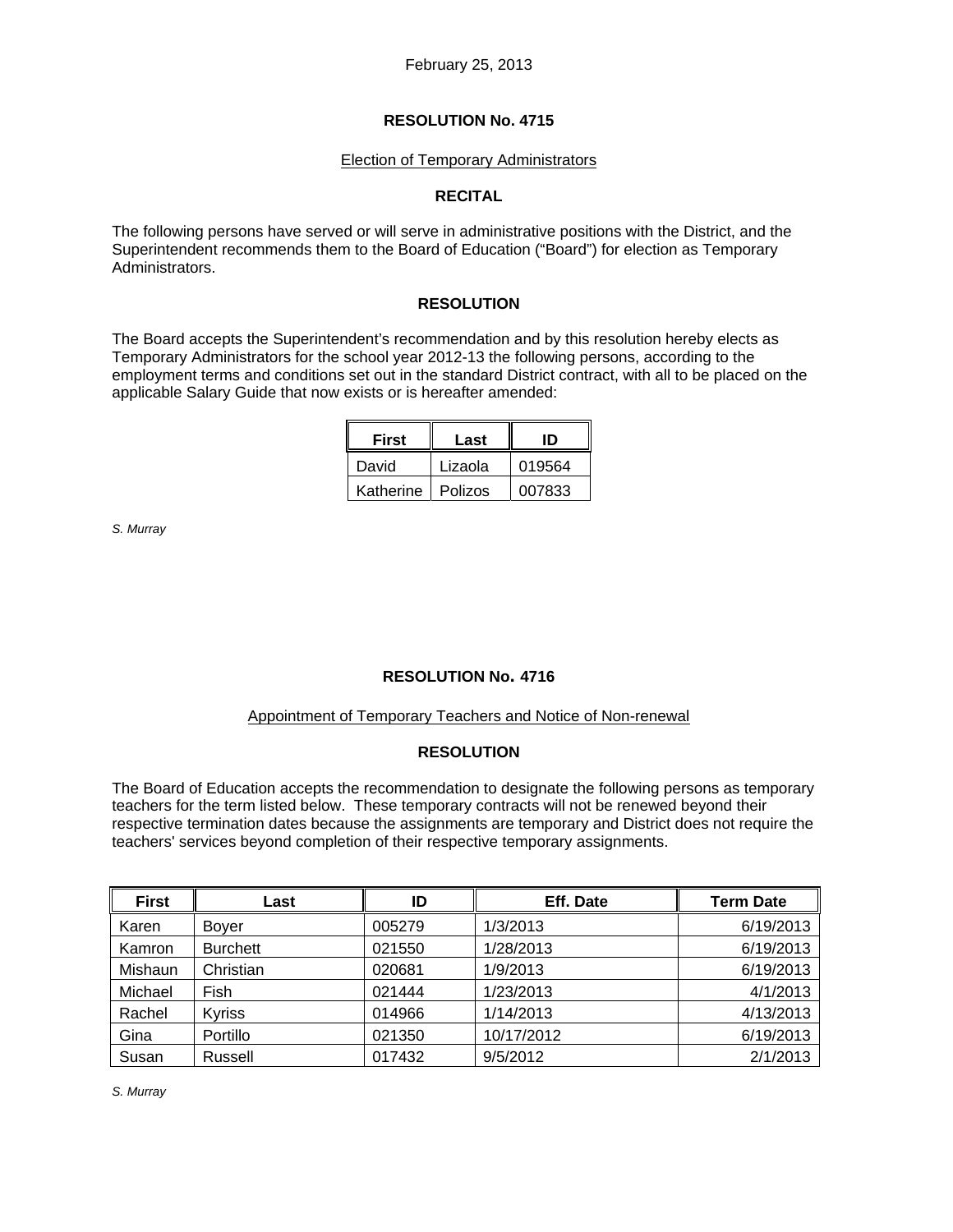# Purchases, Bids, Contracts

The Superintendent RECOMMENDED adoption of the following item:

#### Number 4717

Director Adkins moved and Director Morton seconded the motion to adopt the above numbered items. The motion was put to a voice vote and passed unanimously (vote: 6-yes, 0-no; with Director Sargent absent and Student Representative Garcia voting yes, unofficial).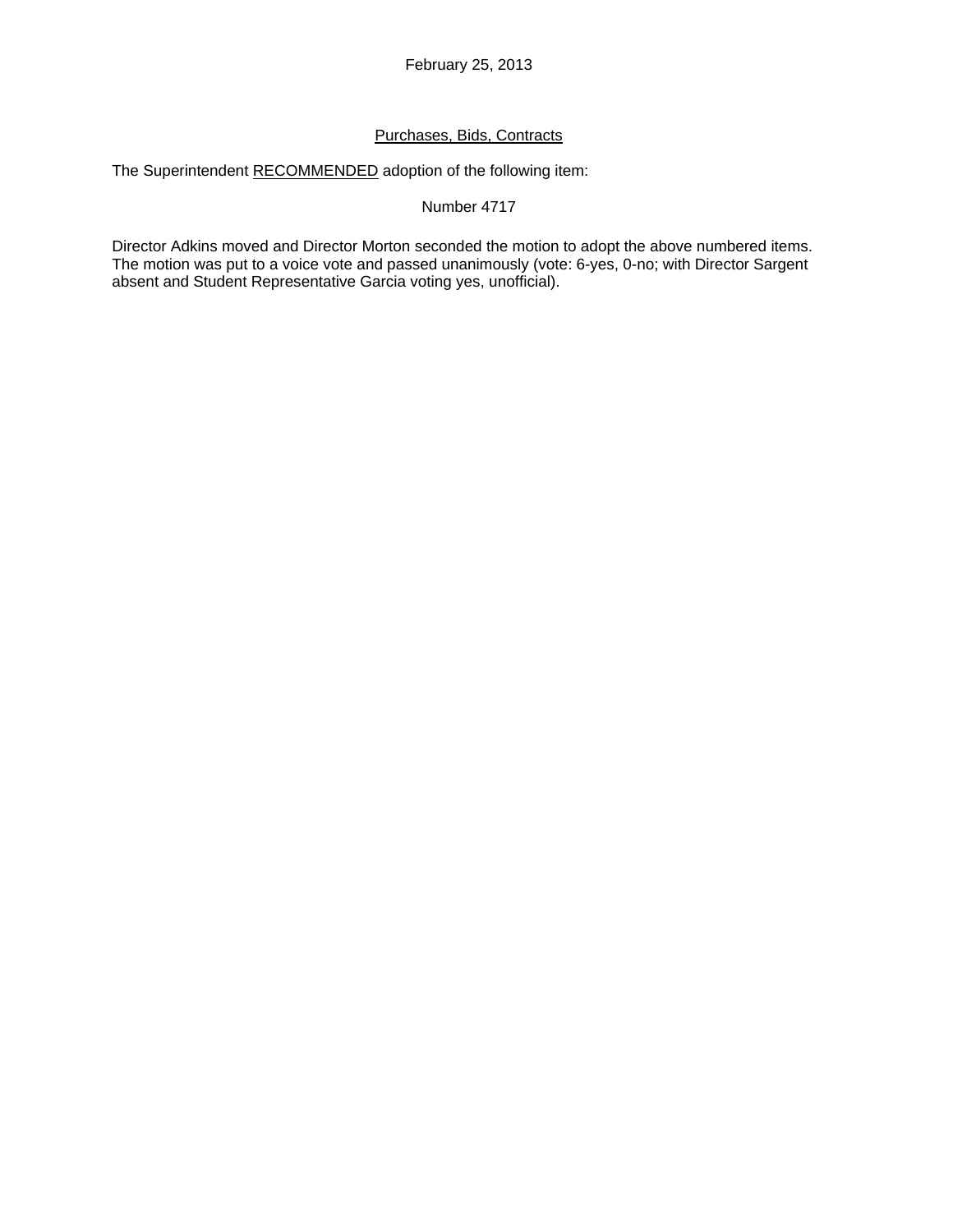#### Expenditure Contracts that Exceed \$150,000 for Delegation of Authority

## **RECITAL**

Portland Public Schools ("District") Public Contracting Rules PPS-45-0200 ("Authority to Approve District Contracts; Delegation of Authority to Superintendent") requires the Board of Education ("Board") enter into contracts and approve payment for products, materials, supplies, capital outlay, equipment, and services whenever the total amount exceeds \$150,000 per contract, excepting settlement or real property agreements. Contracts meeting this criterion are listed below.

#### **RESOLUTION**

The Superintendent recommends that the Board approve these contracts. The Board accepts this recommendation and by this resolution authorizes the Deputy Clerk to enter into agreements in a form approved by General Counsel for the District.

## **NEW CONTRACTS**

## No New Contracts

## **NEW INTERGOVERNMENTAL AGREEMENTS ("IGAs")**

| <b>Contractor</b>        | Contract<br>Term                | <b>Contract Type</b>                  | <b>Description of Services</b>                                                                                                                                                                                                                             | Contract<br>Amount         | Responsible<br>Administrator,<br><b>Funding Source</b> |
|--------------------------|---------------------------------|---------------------------------------|------------------------------------------------------------------------------------------------------------------------------------------------------------------------------------------------------------------------------------------------------------|----------------------------|--------------------------------------------------------|
| AmSan                    | 02/01/13<br>through<br>10/12/15 | Cooperative<br>Agreement<br>COA 59624 | District-wide: Janitorial,<br>cleaning, and facility<br>maintenance supply<br>products, as needed; District<br>will be using an existing<br>Fresno Unified School District<br>contract on a cooperative<br>basis as allowed in that<br>contract's terms.   | Not to exceed<br>\$250,000 | E. Baker<br>Various funding<br>sources                 |
| <b>Schetky Northwest</b> | 02/26/13                        | Purchase Order<br>PO 112150           | District-wide: Purchase of<br>three Thomas Built GM 4500,<br>12-passenger, wheelchair<br>accessible, propane-fueled<br>buses, and three Thomas<br>Built GM 4500, 20-<br>passenger, propane-fueled<br>buses; partially funded by a<br>Clean Fuel USA grant. | \$357,042                  | T. Brady<br><b>Fund 101</b><br>Dept. 5560              |

# **AMENDMENTS TO EXISTING CONTRACTS**

No Amendments to Existing Contracts

*N. Sullivan*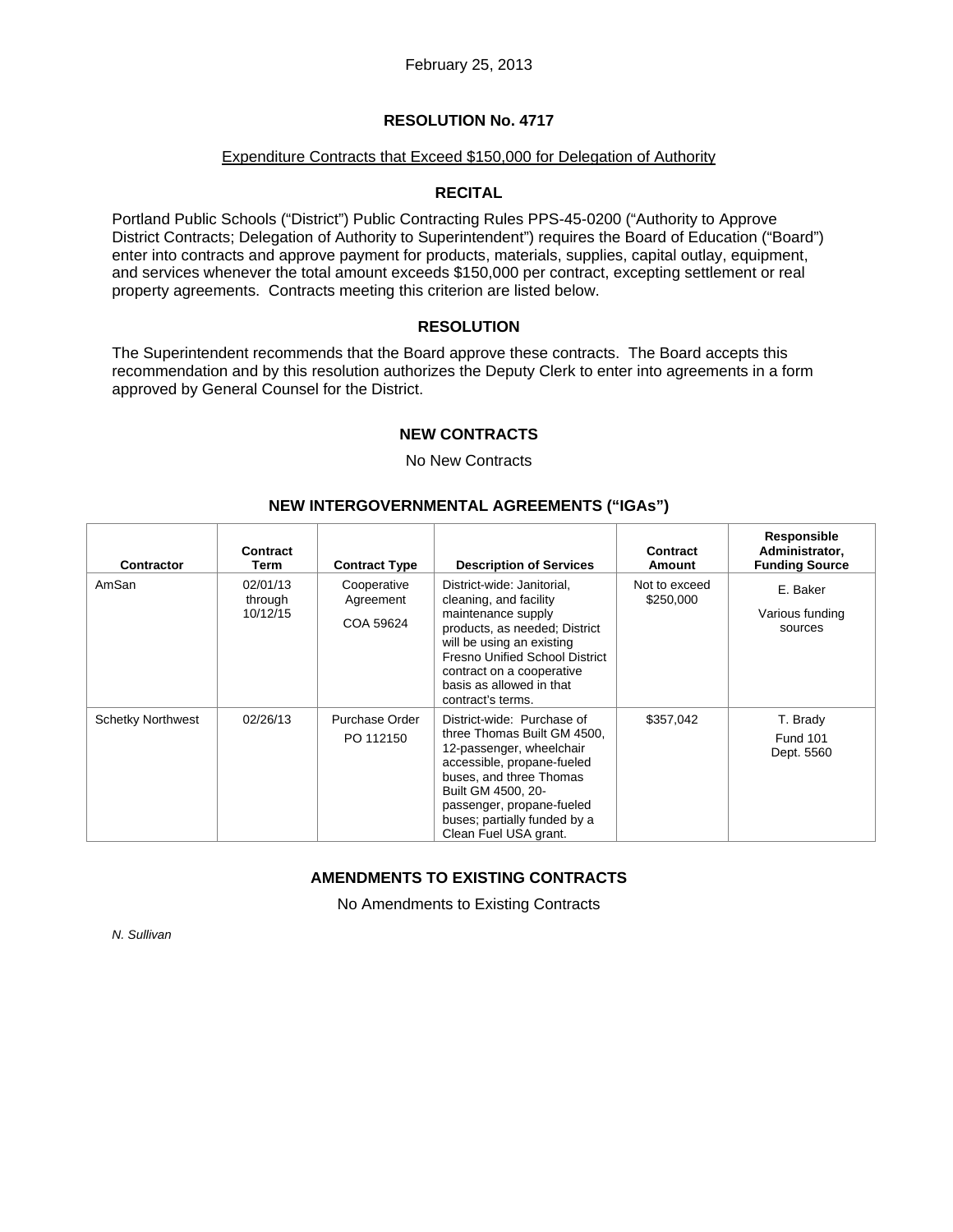## Other Matters Requiring Board Action

The Superintendent RECOMMENDED adoption of the following items:

#### Numbers 4718 through 4722

During the Committee of the Whole, Director Gonzalez moved and Director Knowles seconded the motion to adopt Resolution 4718. The motion was put to a voice vote and passed unanimously (vote: 6-yes, 0-no, with Director Sargent absent and Student Representative Garcia voting yes, unofficial).

During the Committee of the Whole, Director Adkins moved and Director Gonzalez seconded the motion to adopt Resolution 4719. The motion was put to a voice vote and passed unanimously (vote: 6-yes, 0-no, with Director Sargent absent and Student Representative Garcia voting yes, unofficial).

During the Committee of the Whole, Director Morton moved and Director Adkins seconded the motion to adopt Resolution 4720. The motion was put to a voice vote and passed unanimously (vote: 6-yes, 0 no, with Director Sargent absent and Student Representative Garcia voting yes, unofficial).

Director Adkins moved and Director Morton seconded the motion to adopt Resolutions 4721 and 4722. The motion was put to a voice vote and passed unanimously (vote: 6-yes, 0-no; with Director Sargent absent and Student Representative Garcia voting yes, unofficial).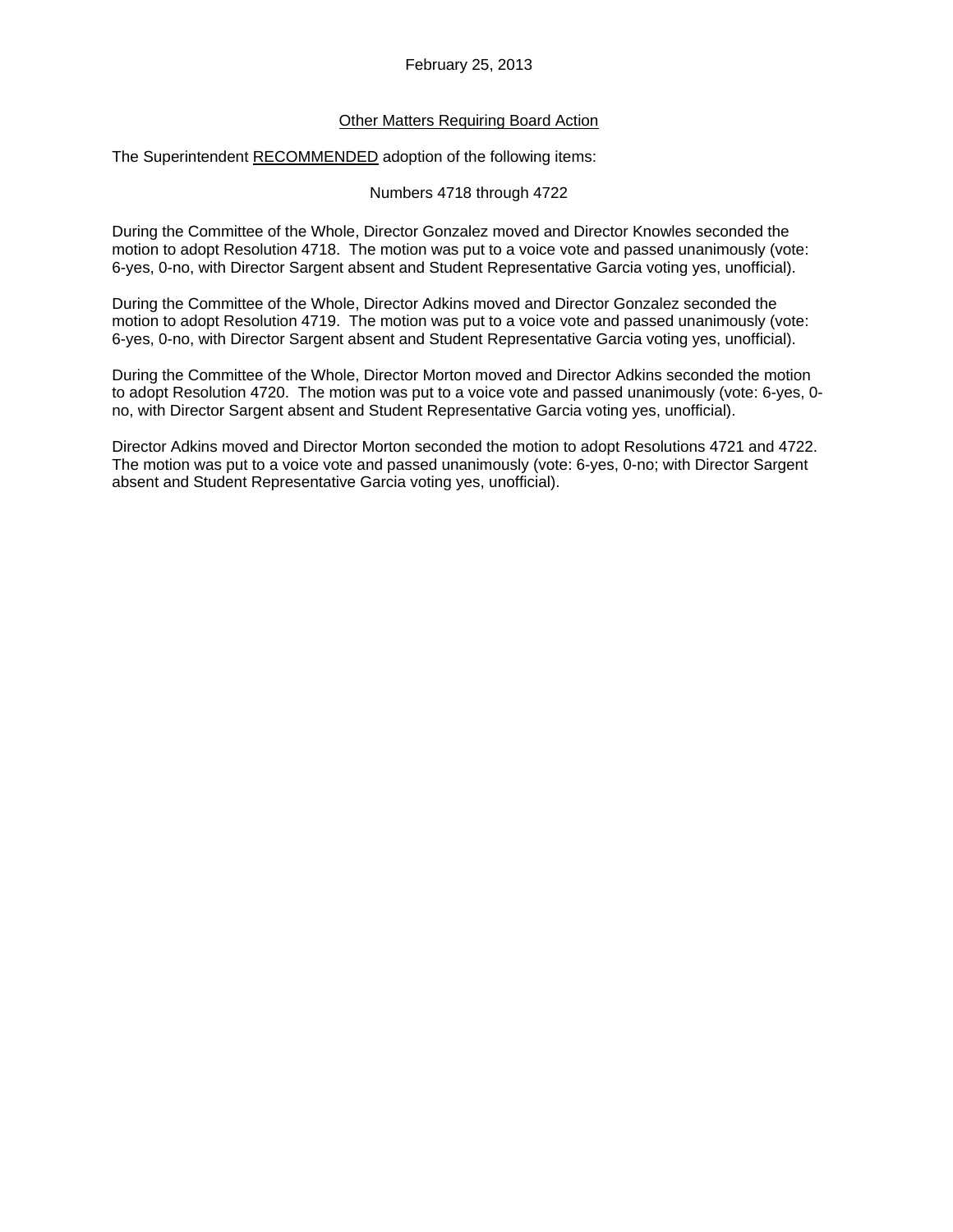#### Jefferson PK-8 Cluster Enrollment Balancing

# **RECITALS**

- A. Each year, Portland Public Schools analyzes student enrollment at each of our schools and prioritizes actions for schools that are larger or smaller than target sizes in order to improve equity of access to rigorous programs. Due to district resource constraints, a limited set of changes are identified in any given school year.
- B. In 2011, the School Board defined enrollment balancing priorities across the school district, based on which schools were persistently below district target sizes while others were facing overcrowding. Several schools in the Jefferson cluster were identified as priorities. The Board directed staff to address these issues on a cluster-wide basis in the 2012-13 school year, after addressing priorities in other clusters in the 2011-12 school year.
- C. As a first step, and in light of significant budget shortfalls, Boise-Eliot and Humboldt PK-8 schools were consolidated and the Harriet Tubman Young Women's Leadership Academy was closed in spring 2012.
- D. A community process was launched in summer 2012 for the eight cluster schools: Beach PK-8, Boise-Eliot/Humboldt PK-8, Chief Joseph K-5, Faubion PK-8, King PK-8, Ockley Green PK-8, Vernon K-8 and Woodlawn PK-8.
	- More than 30 public meetings were held between July 2012 and January 2013, and input was gathered from more than 1,000 community members. A community-based team was convened to plan outreach and monitor district progress. Outreach occurred through news advisories and fact sheets (distributed to media, neighborhood associations and local pre-K providers), PPS Pulse e-newsletter, PPS web site and social media; school websites, school auto-dialers, meeting fliers and parent-to-parent efforts.
- E. Throughout this dialogue, it has been clear that the issues facing the Jefferson cluster are complex and long-standing. Portland Public Schools itself carries a measure of responsibility for these issues. The enrollment and student achievement challenges in some Jefferson cluster schools are compounded by the community's experience of decades of PPS policy and program decisions, as well as broader community dynamics that have had an impact on the neighborhood. Race and equity are front and center in all aspects of these issues.
- F. Community members have demonstrated their strong support for their schools and their desire to work with us to change the story in the Jefferson cluster. They are looking to our school district to provide a framework of greater stability and support.
- G. During the course of this process, options were presented that increased grade level sizes but required substantial school reconfiguration, consolidation and closure. Community members voiced strong concerns that the options were too disruptive to be successful, given the major changes schools have experienced since the K-8 reconfiguration in the mid-2000s, multiple school closures, loss of enrollment through No Child Left Behind and other transfers, changes to special education classroom locations, and continual budget reductions.
- H. Community members also called for broad district-wide efforts that would impact the enrollment potential for their schools:
	- A review of the student assignment and transfers policies including the state's new Open Enrollment law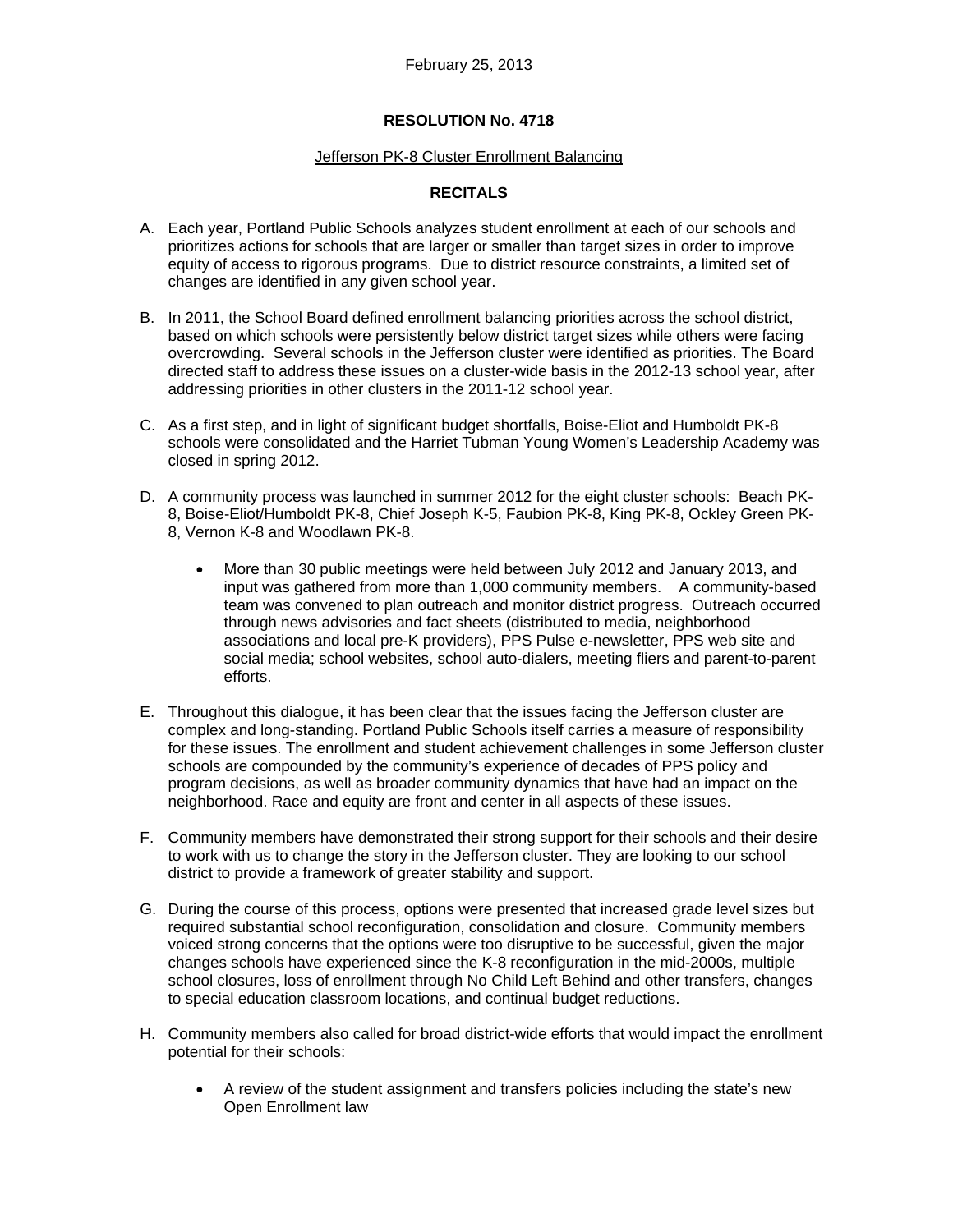- Boundary changes that would not be constrained to specific clusters or sets of schools
- I. In response to the community's strongly expressed desire to minimize disruption, the Superintendent is not recommending the cluster-wide school reconfiguration decisions that would be necessary to restore a Jefferson cluster middle school. However, if capture rates and enrollment increase, the District will continue to consider the possibility of providing both a middle school and K-8 options to Jefferson cluster families.
- J. The superintendent is seeking board action to end the Ockley Green K-5 focus option program, and consolidate Chief Joseph and Ockley Green to a single K-8 neighborhood school on two campuses, beginning in September 2013:
	- Ockley Green is an under-enrolled school with 222 K-8 students. The K-5 program was established as an arts and technology focus option in 2004 funded by a federal magnet grant that sunset in 2007, and draws students from other schools primarily in the Jefferson cluster. Chief Joseph is the only feeder school for its 6-8 program. Without a change, Ockley Green will continue to need supplemental staffing in order to offer minimum program levels for students.
	- At the same time, Chief Joseph is a growing K-5 school that will need additional classrooms next year in order to maintain its current academic program.
	- The exact grade structure for each campus will be determined as part of a transition planning process this spring that would involve staff and community members. The administrative structure will be consistent with other shared-campus schools: a single principal and two assistant principals overseeing the two buildings. A process to determine leadership of the new K-8 school will follow the district's established administrative hiring process and will include community and staff input. Chief Joseph Elementary is an important location for providing culturally specific programming to Native American and Alaska Native students through Title VII, Indian Education and community partners. Title VII Indian Education would continue to provide services for families and will assist in the process of identifying and traditionally naming the consolidated neighborhood school.
	- Students attending the Ockley Green focus option program may choose to remain as part of the newly-formed neighborhood K-8, return to their neighborhood school or may apply to attend King PK-8 and be ensured a place in an arts-focused program.
	- Staff will create an implementation team to address the above-mentioned issues and also: community building, transportation, school naming process, school identification number, Title I status, student supports, and special education classrooms. This team will also be responsible for the continued monitoring and evaluation of the two campus model.
- K. The superintendent also proposes the following program level changes to strengthen and stabilize Jefferson PK-8 cluster schools:
	- Ensure that all schools in the Jefferson cluster are staffed to offer core program requirements for elementary and middle grades.
	- Continue to allocate resources and support for Vernon and King to sustain Implementation of the International Baccalaureate programs.
	- Develop a sustainable district-wide plan for middle and high school feeder patterns for elementary Spanish language programs and program expansion that would include schools in the Jefferson cluster.
	- Work with school communities to determine how best to provide district level support to raise the capture rate and explore developing and/or strengthening of a school wide thematic focus, in schools that do not yet have one, such as the arts, 3 to PhD, environmental education and STEM or STEAM (Science, Technology, Engineering (Arts) and Math) or immersion.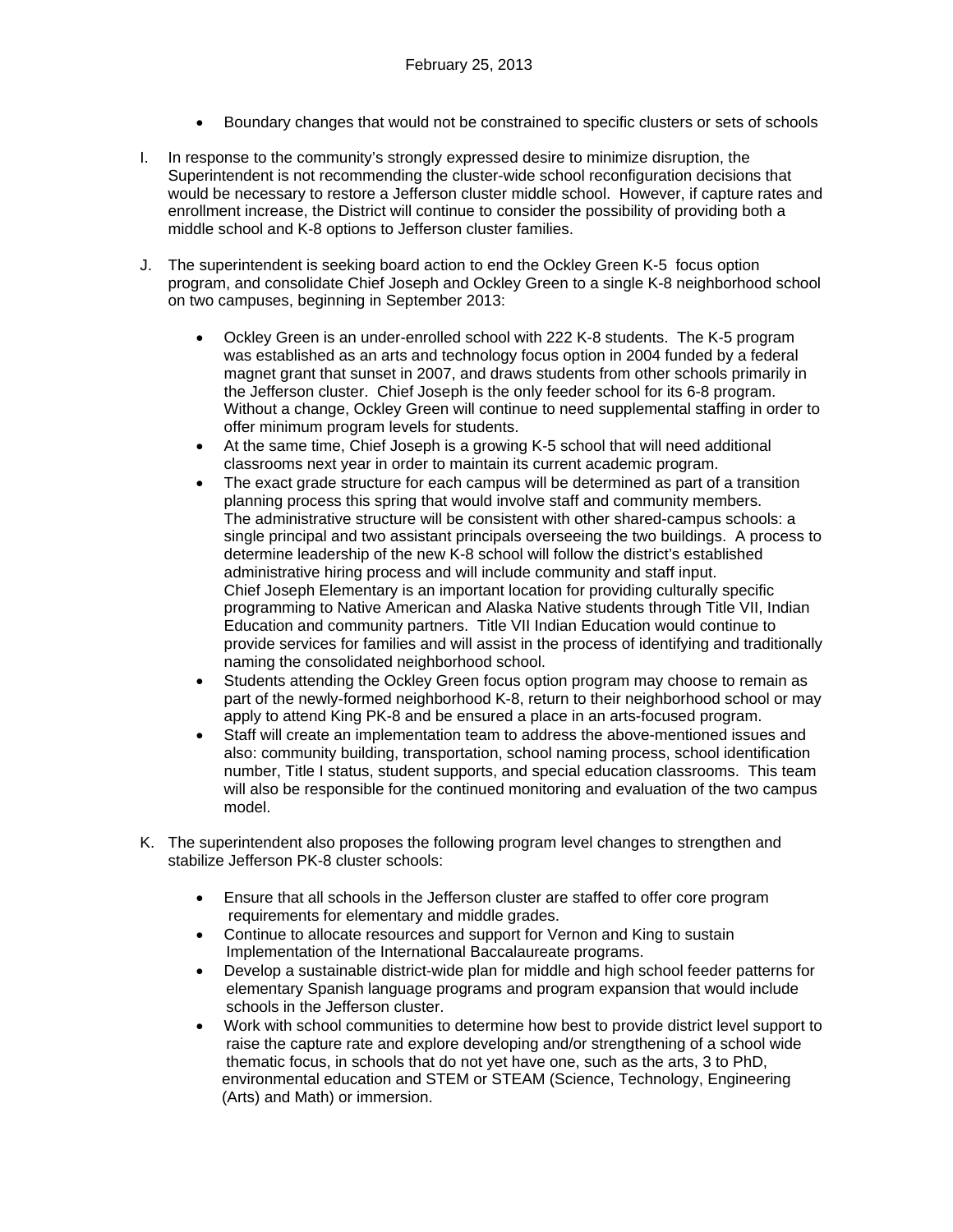- Building on its recent successes, staff should develop a plan with the King school community to increase enrollment in the school as the federal School Improvement Grant sunsets.
- Prioritize facilities educational upgrades, such as the middle grades science lab at Vernon and other projects covered by the school building improvement bond.
- Maintain the special education classrooms and autism program at Woodlawn and the Intensive Skills classroom at King.
- Continue to provide teaching and learning support to the emerging bilingual (ESL) students in the Jefferson cluster while engaging in outreach recruitment efforts for Beach's dual language immersion program to reach the target of 50 percent native Spanish speakers.
- L. The superintendent directs staff to:
	- Engage the Superintendent's Advisory Committee on Enrollment and Transfer (SACET) to review student assignment and transfer policies, identify opportunities to address broader city‐wide demographic shifts and boundaries and expand possible solutions to present enrollment challenges and align with the Racial Educational Equity Policy.
	- Continue a site search for a suitable new location for ACCESS academy to ensure a move prior to the start of the 2013-14 school year and include an evaluation of program size as part of that process.
	- Work in collaboration with school communities to encourage enrollment growth and outreach to families.

#### **RESOLUTION**

- 1. The Board accepts the recommendation forwarded by Superintendent Smith to end the Ockley Green focus option K-5 program, and consolidate Chief Joseph and Ockley Green to a single K-8 neighborhood school that will operate on both campuses beginning in September 2013.
- 2. The Board acknowledges and appreciates the parents, teachers, students, community members and neighborhood association representatives who have provided vital information and feedback throughout this process. It is clear that the Jefferson community's strong support for its neighborhood schools offers us a tremendous opportunity to work together to build strong, sustainable and high-performing schools that prepare every student well for high school and college.
- 3. The Board directs staff to work with the Chief Joseph and Ockley Green communities to develop implementation plans for student and staff transitions that support families.
- 4. The Board directs staff to develop and recommend a process for a comprehensive review of school boundaries district-wide and policies related to student assignment and transfer to better align with the Racial Educational Equity Policy and promote strong capture rates and academic programs at every grade level.
- 5. The Board directs the Superintendent or staff to brief Board members in June 2013 on the steps that are being taken to strengthen middle grades programs in Jefferson PK-8 cluster schools, the implementation of the consolidation and the review of policies. The board further directs that the Superintendent or staff provide status updates in the fall and spring of each year for the next 3 years to monitor progress on the implementation of this resolution.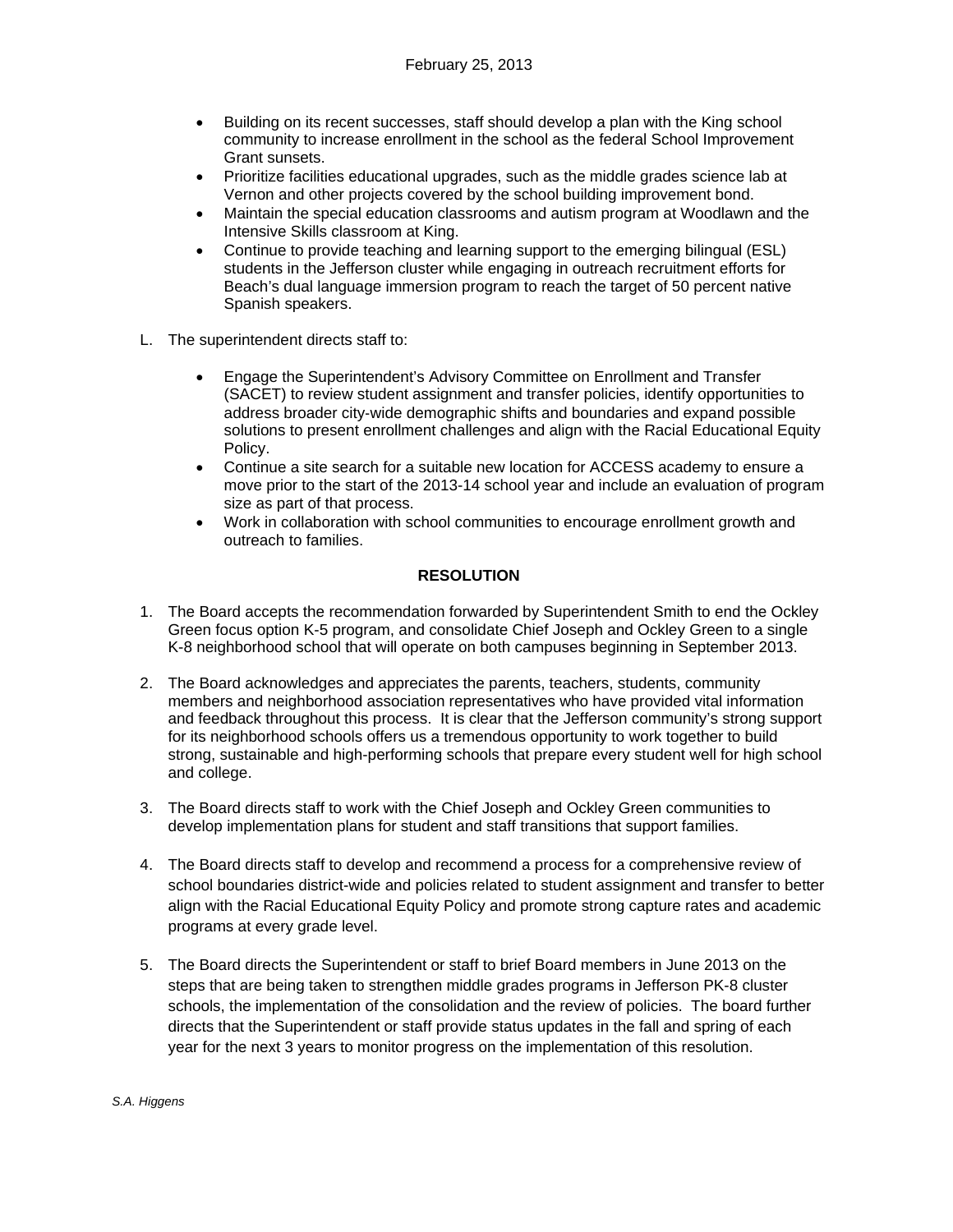#### Uninsured / Underinsured Motorist Insurance Coverage and Personal Injury Protection Coverage 8.60.023-P

## **RECITALS**

- A. Portland Public Schools has a self-insurance program under ORS 30.282 that applies to the operation of motor vehicles.
- B. The estimated costs of uninsured / underinsured motorist claims, based on the minimum limits under the law, are \$25,000 per person / \$50,000 per accident for bodily injury or death. Defining insurance coverage to limit uninsured / underinsured motorist claims would create substantial savings over electing limits equal to the District's self-insured retention of \$1 million.
- C. The Board of Education for Portland Public Schools reviewed recommendations by the Risk Management Department to adopt the Uninsured / Underinsured Motorist Insurance Coverage and Personal Injury Protection Coverage policy.
- D. Per District Policy (1.70.020-P), the Board of Education is required to place any new policy on the District website for a 21-day public review. Having fulfilled this obligation and having received no public input on the proposed policy, the Board of Education supports the proposed policy language for adoption.

#### **RESOLUTION**

- 1. Be it therefore resolved that the Board of Education is defining its insurance coverage to limit Portland Public Schools' exposure to uninsured / underinsured motorist (UM/UIM) claims and personal injury protection (PIP) claims.
- 2. As is permitted under the law, the District elects to provide the minimum uninsured / underinsured motor vehicle coverage required by law for bodily injury or death. In addition, the district shall not provide personal injury protection benefits under its self-insurance program for motor vehicle liability.
- 3. Under the direction of the Superintendent, the Risk Management Department is responsible for implementing the foregoing uninsured / underinsured coverage policy and appropriate claim procedures consistent with Oregon law.

Policy and Legal References: ORS 30.260; 30.282; ORS 278.215(2); ORS 742.500-504;ORS 742.518; ORS 742.542; ORS 742.524; ORS 806.070

*N. Sullivan / B Meyers*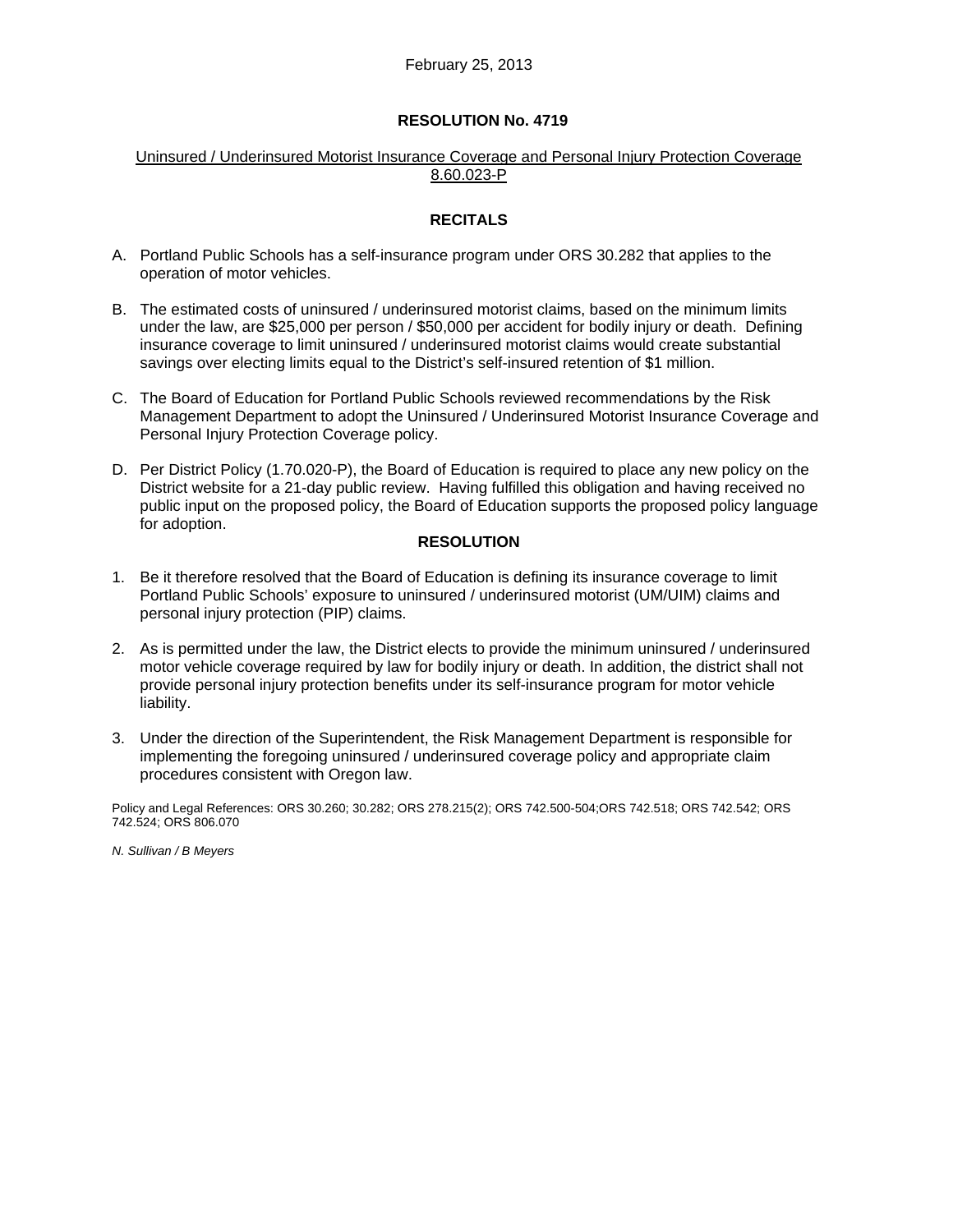#### House Bill 3681 "Open Enrollment" Participation for 2013-14 School Year

# **RECITALS**

- A. Each year, PPS responds to more than 1,000 requests for interdistrict transfers, both for students who live within the PPS boundary to attend schools in other districts and for students from other districts to attend schools here. During the 2011-12 school year, more than 800 non-resident students attended PPS schools with the approval of their resident district through the standard interdistrict transfer process.
- B. In June 2011, the Oregon Legislature approved House Bill 3681, which offered a new option for enrolling students from other districts, commonly referred to as "Open Enrollment". The new option allows a district to accept non-resident students without consent of their resident district. It requires:
	- o A spring timeframe for announcing space, accepting applicants, running a lottery (if more applicants than space) and providing results,
	- o Approval through  $12<sup>th</sup>$  grade, without the need for annual renewal, that cannot be revoked by the non-resident or resident district,
	- o Resident applicants must be accepted before non-resident applicants in the "Open Enrollment" lottery,
	- o No weighting, preference or denial can be given based on student demographics, including race, gender and family income level, or special program status, including disability, English language proficiency or athletic ability.
- C. By March 1, 2013, the School Board must determine whether PPS will participate in the "Open Enrollment" option for the 2013-14 school year. If the district chooses to participate, PPS must also announce the spaces available by school on that date.
- D. 132 students were allowed to attend schools in other districts through open enrollment in 2012. The majority were students who had been approved by PPS to attend another district in the prior year, or who had been paying tuition to attend school in other districts.
- E. Participating in "Open Enrollment" has the potential to offset enrollment loss of students approved to other districts. However, the provision noted above that resident applicants must be accepted before non-residents could further destabilize district efforts to balance enrollment between schools.
- F. Based on these and other concerns, Superintendent Smith recommends that PPS opt-out of the "Open Enrollment" program for the 2013-14 school year. Impact of the "Open Enrollment" program due to participation in other districts will be monitored and shared with the Board later in the year.

#### **RESOLUTION**

- 1. The Board accepts the recommendation forwarded by Superintendent Smith to continue to offer our existing system for non-resident students to opt-in to PPS schools and to opt out of the interdistrict transfer option known as "Open Enrollment" for the 2013-14 school year, as provided through House Bill 3681.
- 2. The Board requests that the Superintendent provide an impact analysis on the interdistrict transfers out of PPS due to the new "Open Enrollment" process no later than December 2013, and a new recommendation for participation for the 2013-14 school year no later than February 2014.